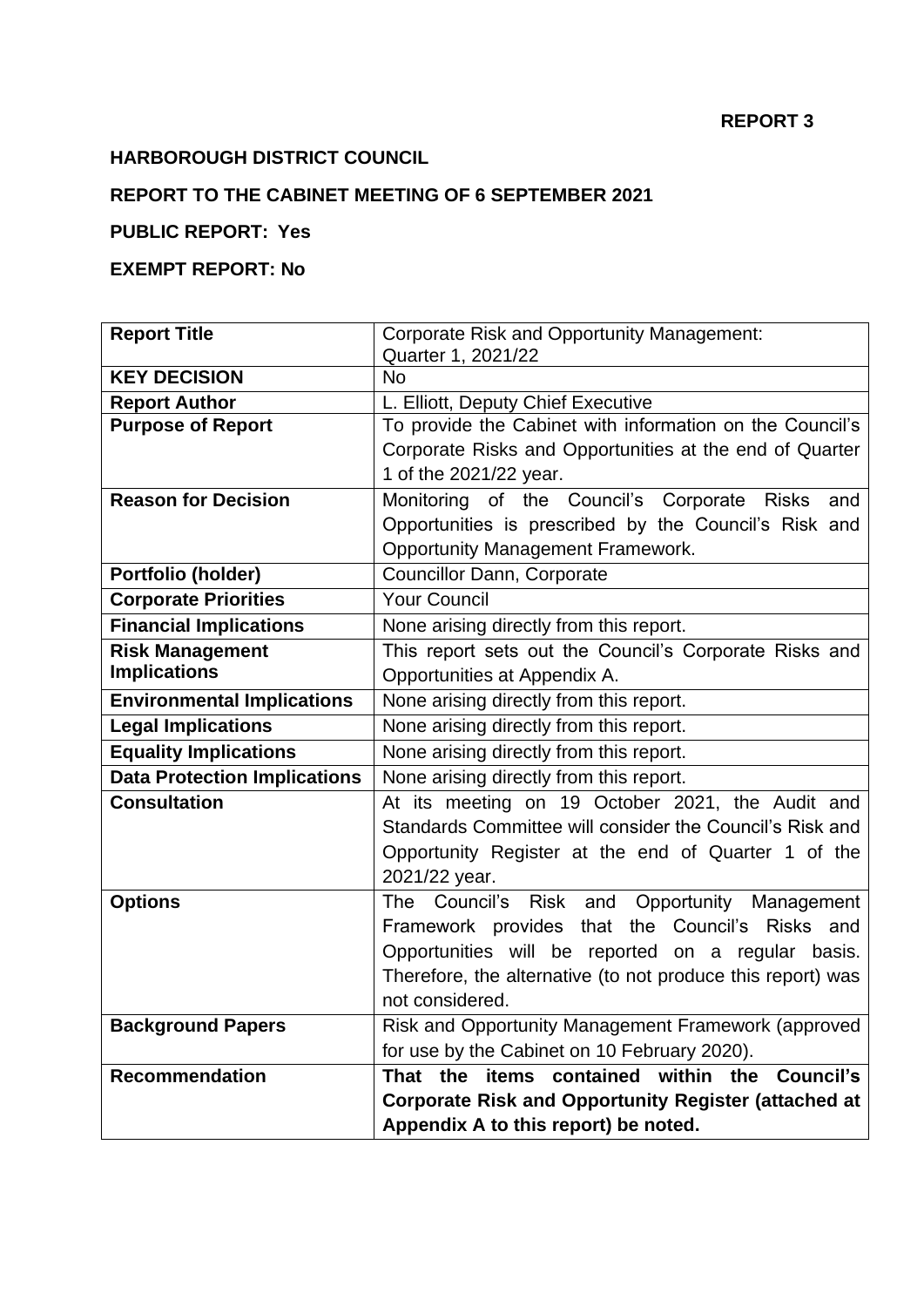## 1. **Introduction**

1.1 The Cabinet is provided with the Corporate Risk and Opportunity Register at the end of Quarter 1 of the 2020/21 year (attached at Appendix A to this report).

## 2. **Key Facts**

- 2.1 The Corporate Risk and Opportunity Register (attached at Appendix A to this report) sets out the Council's Corporate Risks and Opportunities. Corporate Risks and Opportunities are defined as issues that may have a significant impact on the delivery of the Council's vision and priorities. They are identified, monitored and managed via the Council's Risk and Opportunity Strategy Board which meets on a quarterly basis. The Board last met on 8 April 2021.
- 2.2 The Board amends the Register to reflect progress on actions which have been identified to:
	- (i) reduce the likelihood of a risk occurring, the impact the risk would have if it were to occur, or both.
	- (ii) monitor opportunities.
	- (iii) add and/or remove risks and opportunities.
- 2.3 At the end of Quarter 1 of the 2020/21 year there were 23 Corporate Risks and 7 Corporate Opportunities on the Corporate Risk and Opportunity Register. Full details of the Risks and Opportunities, including scores and mitigating actions, are attached at Appendix A.
- 2.4 The Council's Risk and Opportunity Management Framework uses a matrix which scores both impact and likelihood out of 4.
- 2.5 The Council's Risk and Opportunity Management Framework categorises Risks and Opportunities in the following way:

| <b>Score</b> | <b>Risk Category</b> | <b>Opportunity Category</b> |
|--------------|----------------------|-----------------------------|
| 9 or above   | Red                  | Green                       |
| $5 - 8$      | Amber                | Amber                       |
| $1 - 4$      | Green                | Red                         |

**Table 1 Risk and Opportunity Scores and Categories**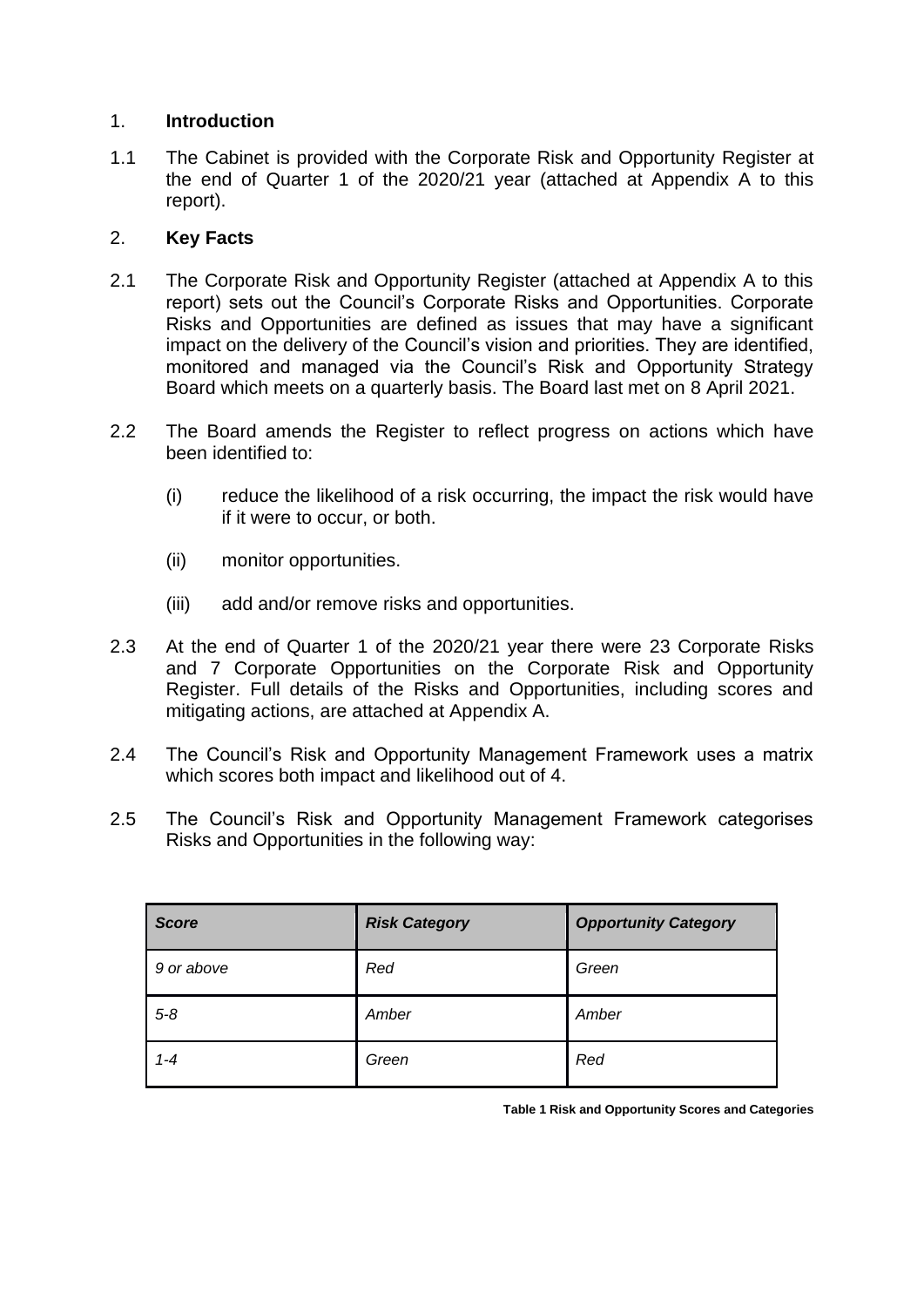## 3 **Summary**

3.1 A summary of the status of the Council's Corporate Risks and Opportunities at the end of Quarter 1 can be seen at Figure 1 below:





**Figure 1 Summary of Risk and Opportunity Statuses**

## 3.4 **New Risks and Opportunities**

- 3.4.1 No new Corporate Risks were added to the Corporate Risk and Opportunity Register during Quarter 1 of the 2021/22 year.
- 3.4.2 No new Corporate Opportunities were added to the Corporate Risk and Opportunity Register during Quarter 1 of the 2021/22 year.

## 3.5 **Risks and Opportunities Removed**

3.5.1 During Quarter 1 of the 2021/22 year, eight Corporate Risks were removed from the Corporate Risk and Opportunity Register. The eight Risks that were removed are listed below (see paragraphs 3.5.2 to 3.5.9):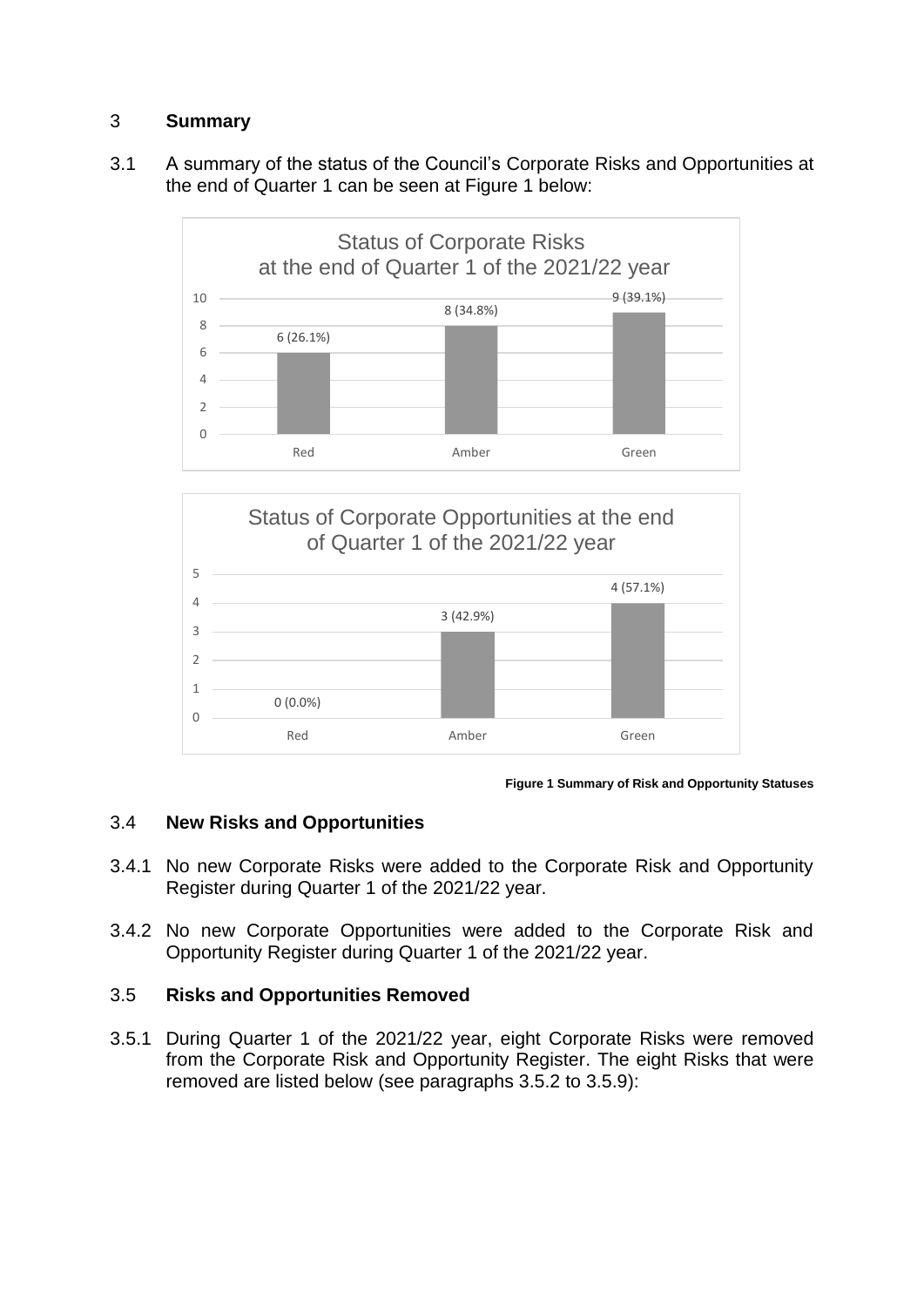## 3.5.2 **CR 36 Uncertainty following the United Kingdom's imminent departure from the European Union**

#### Reason for Removal

This is no longer considered to be Corporate Risk as any uncertainty around 'Brexit' has not manifest any substantial hazards to the business of the Council. The impact of 'Brexit' continues to be monitored and planned for and is now a standard agenda item on local resilience forum agendas.

#### 3.5.3 **CV 01 Disruption causes delays in the decision-making ability of the Council**

#### Reason for Removal

This Risk was monitored for the first 18 months of the Covid-19 pandemic. During this time, no significant delays to the decision-making abilities of the Council were manifest.

### 3.5.4 **CV 07 Increased fatalities leads to increased demand on burial infrastructure including existing cemetery provision and storage of cadavers**

#### Reason for Removal

Deaths in the District, as a result of the Covid-19 pandemic, have not increased to such an extent that it has impeded the business of the Council. For this reason, and the rollout of the national vaccination, this matter is no longer considered to be a Corporate Risk.

### 3.5.5 **CV 08 Additional homeworking requirements leads to increased demand on the Council's ICT infrastructure which subsequently becomes unstable**

#### Reason for Removal

Home working is now considered to be a business-as-usual practice. For this reason, this matter is no longer considered to be a Corporate Risk.

### 3.5.6 **CV 10 The Council's Vision, Priorities, Critical Outcomes and Key Activities are not progressed leading to loss of public confidence**

#### Reason for Removal

The Council is operating with an approved Corporate Plan and Corporate Delivery Plan and stakeholders receive quarterly reports on the progress of Council activities. The Covid-19 pandemic did not result in significant disruption to the progression of Council business. For this reason, this matter is no longer considered to be a Corporate Risk.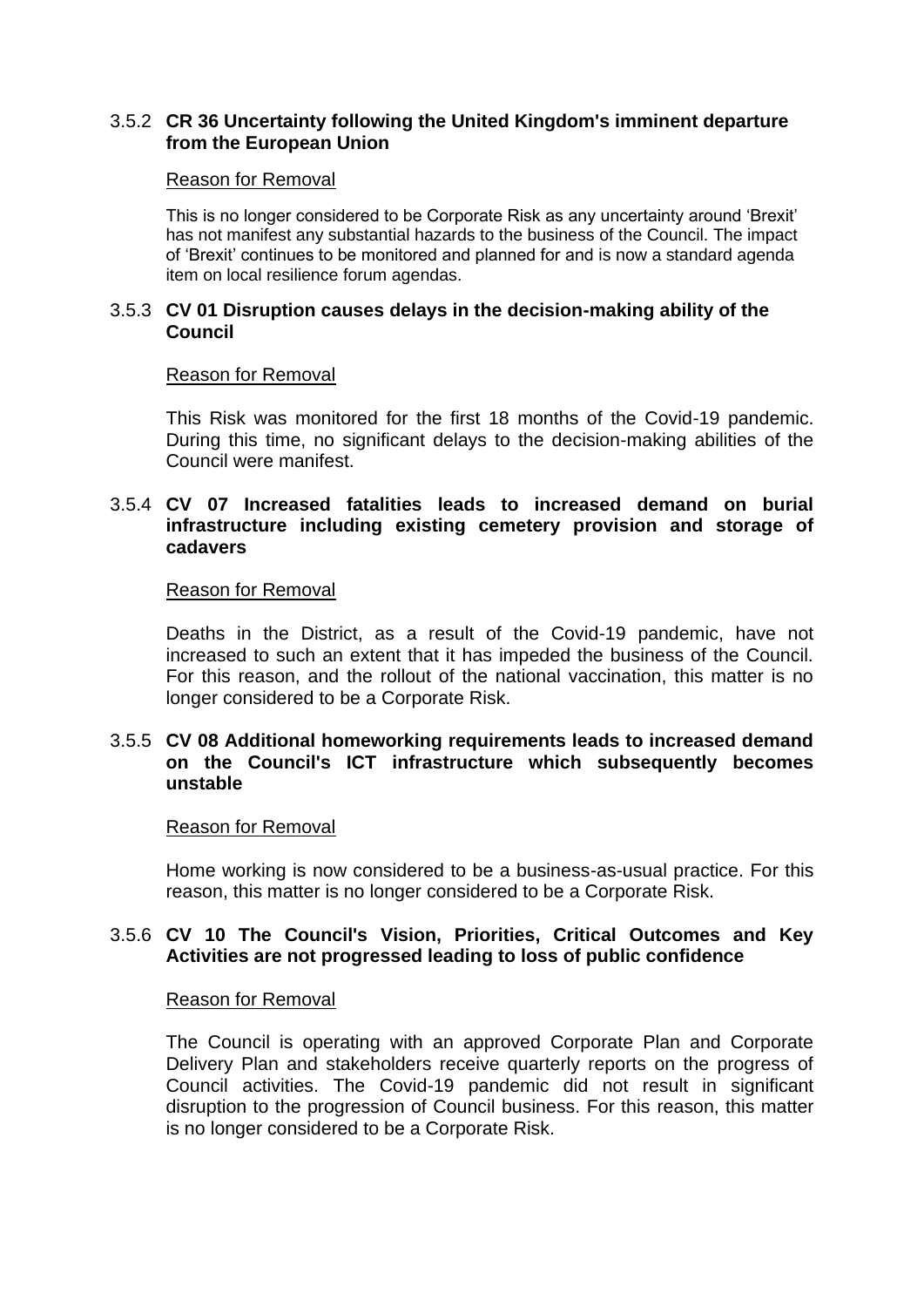## 3.5.7 **CV 14 Civil unrest connected to the virus increases demand for Emergency Planning responses**

#### Reason for Removal

Throughout the course of the Covid-19 pandemic, local civil unrest was never manifest. Such eventualities continue to be planned for but are now not considered to be a Corporate Risk.

## 3.5.8 **CV 15 Civil unrest leads to security risks for Council-owned assets**

### Reason for Removal

Throughout the course of the Covid-19 pandemic, local civil unrest was never manifest. Such eventualities continue to be planned for but are now not considered to be a Corporate Risk

## 3.5.9 **CV 19 Community Hub failure leads to hardship/ death**

### Reason for Removal

The Community Hub has been in operation for approximately 18 months and is presently considered to be business as usual at the Council. For this reason, this matter is no longer considered to be a Corporate Risk.

3.5.2 During Quarter 4 of the 2020/21 year, no Corporate Opportunities were removed from the Corporate Risk and Opportunity Register.

## 3.6 **Managing Operational Risks & Project Risks**

- 3.6.1 In addition to the Corporate Risks and Opportunities attached at Appendix A, the Council monitors and manages Operational Risks and Opportunities identified through the Corporate Delivery Plan and Team Plans.
- 3.6.2 Project Risks and Opportunities that are identified through corporate projects are monitored by an Officer-led Programme Board.
- 3.6.3 Operational Risks and Opportunities are updated on a quarterly basis alongside quarterly performance updates. Project Risks are updated on either a monthly or quarterly basis as part of their associated highlight reports.
- 3.6.4 Operational Risks are managed via an internal Performance Improvement Board on an exception basis i.e. Red Risks (those with a residual score of 9 or more) and those with a negative direction of travel.
- 3.6.5 Corporate Risks, Operational Risks and Project Risks are all included in the Risk and Opportunity Register which is held on the Council's Performance Management database.